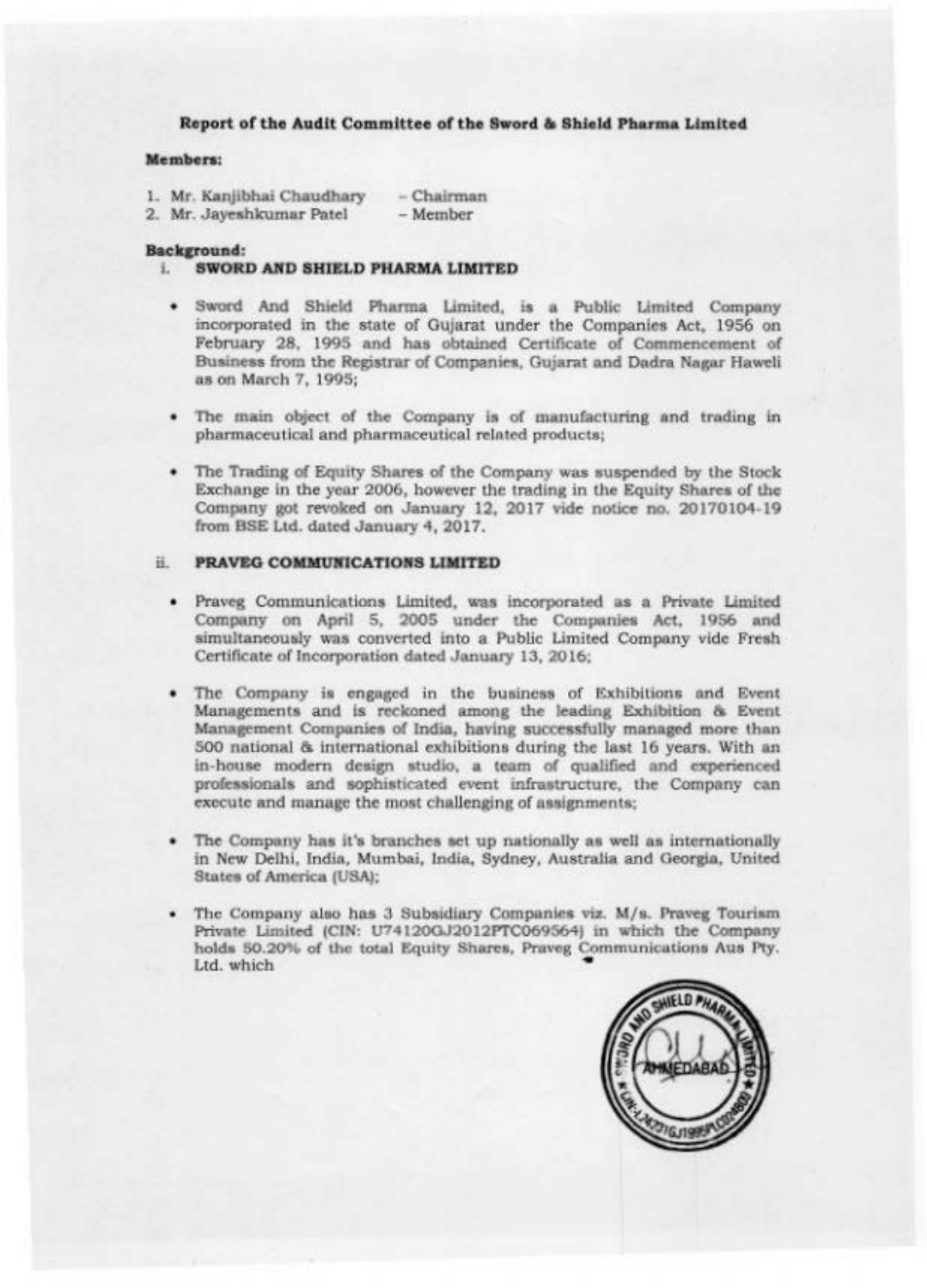is a wholly owned subsidiary Company incorporated in Australia and Prayeg Communications USA Inc. which is also a wholly owned subsidiary Company incorporated in the United States of America (USA).

SEBI Circular No. CIR/CFD/CMD/16/2015 dated November 30, 2015 and SEBI Circular No. CFD/DIL3/CIR/2017/21 dated March 10, 2017, inter-alia provides 'Report from the Audit Committee recommending the Draft Scheme, taking into consideration, inter alia, the Valuation Report. The Valuation Report is required to be placed before the Audit Committee of the listed entity."

In the light of the aforesaid, the Audit Committee considered the following documents:

a) Proposed Scheme of Amalgamation;

- b) Valuation Report of M/s. Harshesh Jasvani & Associates, Chartered Accountants, Ahmedabad, an Independent Chartered Accountant, in terms of SEBI Circular No. CIR/CFD/CMD/16/2015 dated November 30, 2015 and SEBI Circular No. CFD/DIL3/CIR/2017/21 dated March 10, 2017;
- c) Fairness opinion of M/s. Gretex Corporate Services Private Limited, a merchant banker on the valuation of assets and shares:
- d) Certificate as per Para 1(A)(5) of Annexure 1 of SEBI Circular No. CIR/CFD/CMD/16/2015 dated November 30, 2015 and SEBI Circular No. CFD/DIL3/CIR/2017/21 dated March 10, 2017 from M/s. B. K. Patel & Co., Chartered Accountants, Ahmedabad, Statutory Auditors of the Company, confirming that the accounting treatment contained in the Scheme is in compliance with the applicable Accounting norms.

# PROPOSED SCHEME OF AMALGAMATION:

The Committee noted that the salient features of the Scheme are as under:

- The Scheme provides for merger of Praveg Communications Limited with the Company;
- The Appointed Date shall be 1st April, 2016 or such other date as may be fixed or approved by the Tribunal or such other competent authority, as may be applicable and the Effective Date shall be the date on which the certified copy of the order sanctioning this Scheme, passed by the Tribunal or such other competent authority, as may be applicable, is filed by both the companies with Registrar of Companies, Gujarat at Ahmedabad;
- Consideration 75 (seventy five) fully paid-up equity shares of face value of Rs. 10/- (rupees ten only) of Sword & Shield Pharma Limited to be issued to the shareholder of the Praveg Communications Limited under this Scheme;
- · Upon the proposed merger becoming effective, all assets, liabilities, contracts, rights, obligations etc. of Praveg Communications Limited as at the effective date shall stand transferred to Sword & Shield Pharma Limited; and